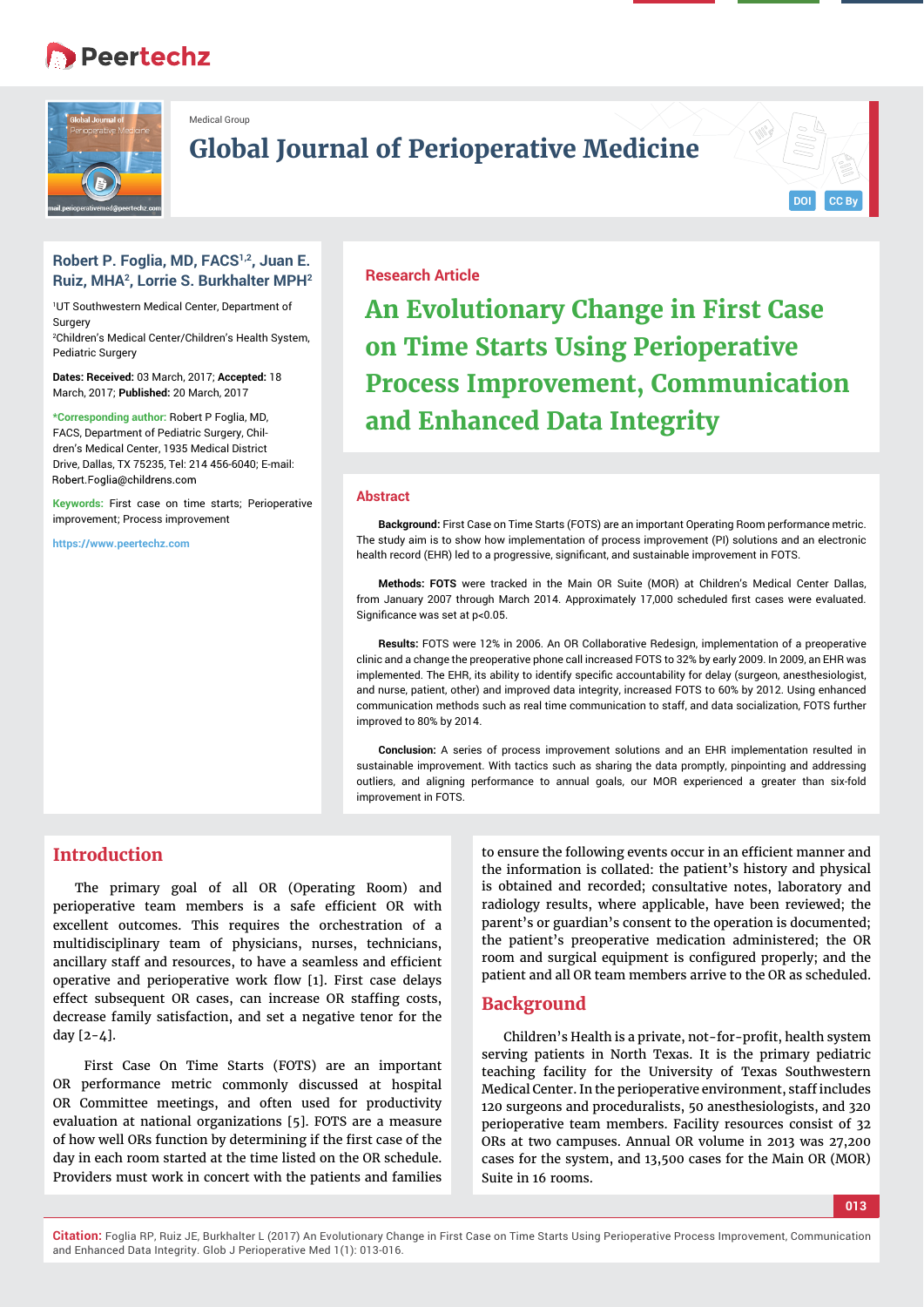In 2006, baseline FOTS in the MOR suite was 12% due to factors including: patients arriving late, nothing by mouth (npo) violations, poor communication to families, inefficient preoperative workflow (obtaining a patient history and physical exam, laboratory data, and consents not obtained in a timely manner), and staff timeliness. At this time, cancellations of elective cases in the MOR suite were 14% which also contributed to delays in FOTS performance. Separately, but as important, data collection was manual, laborious, and occasionally yielded incorrect information. Surgeons then had skepticism about the validity of the data. Also, an employee satisfaction survey in 2006 ranked the MOR in the lowest decile in the hospital. There was unanimity among perioperative leadership that these metrics were unacceptable. Their marked improvement would result in better patient, family, and staff satisfaction. Also, it would allow for greater OR case capacity. A OR collaborative redesign occurred in 2007. Multiple areas of focus were discussed and implemented to improve perioperative performance.

The aim of this study is to show how implementation of process improvement (PI) solutions and an electronic health record (EHR) was associated with a progressive, significant, and sustainable improvement in FOTS.0

#### **Methods**

First case starts were tracked in the MOR Suite from January 2007 through March 2014. Approximately 17,250 scheduled first cases were evaluated. "Scheduled" cases were defined as elective (non-urgent) cases, posted for the Monday through Friday OR schedule and booked at Least one day prior to the OR date. The schedule for the next elective day is finalized at noon the prior business day. First cases included were those scheduled at the usual OR start time that day or within the next one hour, i.e. 07:30 to 08:29. Add on cases, which are defined as urgent cases or cases added to the OR schedule on the same day the case was performed, were excluded the analysis. The definitions applied for FOTS are listed in Table 1. For each *First Case*, *Patient In Room Time* was compared to the *Scheduled Case Time*. If the *Patient In Room Time* was at or before the *Scheduled Case Time*, the case was coded as an *On-Time Start*. Conversely, if the *Patient In Room Time* was after the *Scheduled Case Time*, the case was coded as a *Late Start*. A *Grace Period* of 5 minutes was added to the *Scheduled Case Time* when analyzing the data. When delays occurred, data was tracked by service, provider, and reason. As a result of the collaborative redesign we implemented a preoperative clinic in mid-2007. In that clinic, the patient and parents were seen by a member of the anesthesiology team, a generic consent for anesthesiology was discussed, and an advanced practiced nurse (APN) performed a full history and physical examination on the patient if one had not been done in the surgery clinic. If the patient was identified to have one or several comorbidities, the APN obtained a consultative letter in regard to the patient's status.

## **Results**

In February 2007, an OR Collaborative Redesign forum was held. This included 85 perioperative personnel consisting

| Table 1: Definition of First Case On Time Start. |                                                                                            |  |  |  |
|--------------------------------------------------|--------------------------------------------------------------------------------------------|--|--|--|
| Term                                             | <b>Definition</b>                                                                          |  |  |  |
| <b>First Case</b>                                | The first elective case scheduled in the OR room for the day.                              |  |  |  |
| Patient In Room<br>Time                          | The time when a patient is wheeled into the OR for an operation.                           |  |  |  |
| Scheduled Case<br>Time                           | The time when a case is posted to start on the OR schedule.                                |  |  |  |
| Grace Period                                     | An additional period of 5 minutes added to the Scheduled Case<br>Time.                     |  |  |  |
| On-Time Start                                    | The Patient In Room Time occurs at or before the Scheduled<br>Case Time plus Grace Period. |  |  |  |
| Late Start                                       | The Patient In Room Time occurs after the Scheduled Case Time<br>plus Grace Period.        |  |  |  |
| % FOTS                                           | Percent of total number of On-Time Starts divided by the total<br>number of First Cases.   |  |  |  |

of not only surgical, anesthesiology, and nursing leadership, but also schedulers, supply chain personnel, OR circulators, and scrub technicians, and secretaries from surgical and OR services. Sixteen areas of focus were developed, including opening a preoperative clinic, addressing OR throughput and utilization, using the EHR, and improving communication and collaboration among the OR team members and with families.

After the OR Collaborative Redesign, we implemented two process improvement (PI) projects, a preoperative clinic and a change in the preoperative phone call to parents. Neither of these projects increased staffing costs. Personnel were reallocated from the preoperative area to the preoperative clinic, which is in a different area of the hospital. After opening the preoperative clinic, approximately 400 elective cases for the MOR were seen per month. This has increased to approximately 600 patients a month in the last several years. Approximately 70% of elective cases are seen in the perioperative clinic. These patients are directed to that clinic by the surgeon, either because the planned operation is complex or the patient has co-morbidities.

The timing of preoperative phone calls was moved from 24 to 48 hours before surgery. The caller, now a nurse, would verify with the parent the child's current medical status, and any new medications or problems since the preoperative visit. By April 2009, there was a decrease in the cancellation rate the day of surgery from 14% to 5%. In addition, FOTS improved from 12% to 32%, and then began to plateau (Figure 1).

EHR implementation occurred in May 2009 at which time FOTS were 31%. After implementation, FOTS declined to a nadir of 18% by the end of 2009. From that point onward, there was a progressive and significant increase in FOTS, reaching 32% by 12 months after the EHR implementation and then improving to over 40% by 15 months after EHR was in place. Again, there was a flattening in the performance curve staying in the 40% range for the next 6-8 months (late 2010) (Figure 1).

By the second quarter of 2010, there was a comfort level with the EHR, not only for data collection, but also for meaningful data usage to potentially further improve performance. Previously, the case was simply defined as starting on time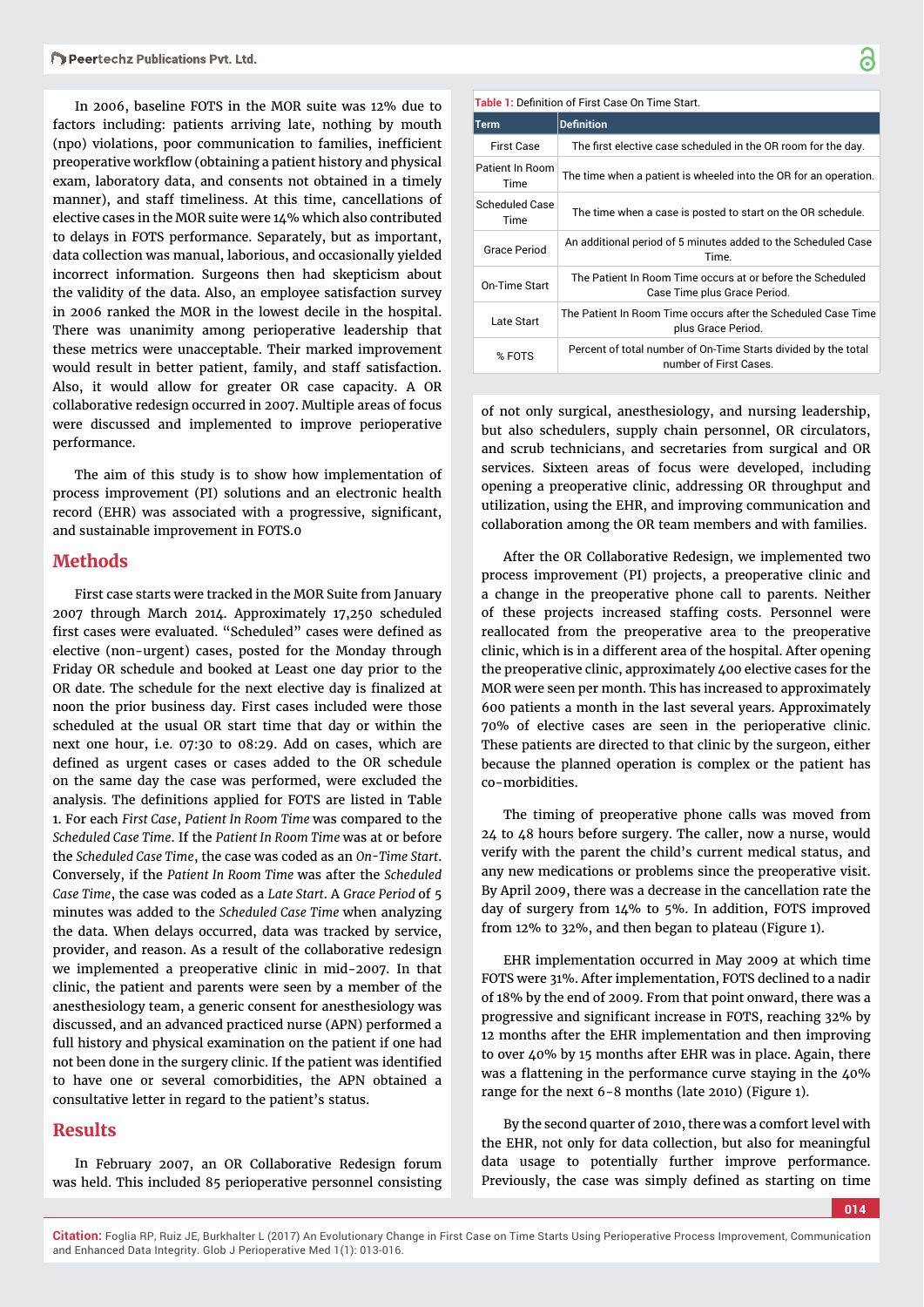or was delayed. We felt that the EHR would be a powerful tool to identify the delay cause [6]. These delay causes were listed in the EHR as a pull down menu format (Table 2). For example, a patient arriving to the hospital late, or an NPO violation, was considered a "Patient delay", while a lack of an interpreter in the preoperative area, or lack of supplies in the OR, was categorized as an "Other delay". Other delays were due to the surgeon, anesthesiologist, or nurse. The reason for delay (surgeon, anesthesiologist, nursing, patient, or other) for each case was attributed by the circulating nurse for that room, documented in the EHR and time stamped.

The information extracted from the EHR for one representative month, June 2010, identified delays and showed to whom delay was attributed. In this month, 150 (57%) of the 262 FOTS were delayed. The reasons for delay showed, from a provider standpoint, that the surgeon accounted for 30% of the delays, anesthesiologist 17%, and nursing 10%. Non provider delays were caused by "other" in 33%, and "patient" in 10% of the cases (Table 2). Further analysis identified  $76\%$ of surgeons' delays were attributable to the surgeon being either late to the OR, or the surgeon having an incomplete or missing consent. 53% of anesthesiologists' delays were caused by the anesthesiologist being late to the OR, or late in ordering preoperative medication in the EHR. The time from deciding the patient needs a pre-operative medication to its administration was approximately 15 minutes. In addition, we felt it would be of value to ascribe the surgeon and anesthesiologist delays by individual provider. Five surgeons, 7% of 71 surgeons tracked, accounted for 29% of all surgical delays, and four anesthesiologists, 8% of 51 anesthesiologists



**Figure 1:** Improvement in FOTS.

**Table 2:** Delay by Reason and Service.

| <b>Surgeon</b><br>(30%)         | Anesthesiologist<br>(17%)                 | Nursing (10%)             | <b>Patient</b><br>(10% | <b>Other 33%)</b> |
|---------------------------------|-------------------------------------------|---------------------------|------------------------|-------------------|
| -Late to OR                     | -Late to OR                               | -Nurse Not<br>Available   | -Late<br>Arrival       | -Interpretereeded |
| -Incomplete<br>or No<br>Consent | -Late Ordering<br><b>PreOp Medication</b> | -Medication<br>Given Late | -NPO<br>Violation      | Room Setup        |
| -Incomplete<br>or No H&P        | <b>Additional Labs,</b><br>Tests, etc.    | Transport                 | <b>Illness</b>         | Supplies          |
|                                 | Equipment Set-up                          |                           |                        | Lab Results       |

tracked, accounted for 45% of all anesthesiology delays. Within 10 months, we saw an increase in FOTS from approximately  $40\%$  to 60% by the first quarter of 2012.

For the next year, FOTS was flat in the 60% range through the end of 2012. At this point, there was a redoubling of efforts to improve on-time performance. There was real time feedback to surgeons regarding delays. An email was sent the morning of the operation to the surgeon asking for possible reasons for their case delay. The FOTS data, individual service performance, and reasons for delay were shared, promptly and in multiple venues, such as OR committee, leadership meetings and posting in the OR lounge. Additionally, FOTS performance was aligned to annual department goals, and perioperative nursing leadership gave awards and accolades to the top tier FOTS staff. These efforts resulted in FOTS increasing to 80% by March 2014. In early 2010, 43% of cases started on time. By 2014, 80% cases started on time (p<0.001) (Figure 1). From 2006 to 2014, there was over a six-fold improvement in FOTS from 12 to 80%. Physicians and staff attitudes had evolved to the point that there was little or no concern regarding data integrity. Also, by 2014 the employee satisfaction survey showed that the MOR was now in the middle third of all hospital areas for satisfaction.

### **Discussion**

Prior to the OR redesign, obtaining the patient's history and physical and the overall workup was cumbersome and disjointed. A preoperative clinic, staffed by members of the anesthesiology team and preoperative APNs, was implemented in 2007. An evaluation of the patient was carried out, an informed consent for anesthesia was reviewed with the parent, and issues with the comorbidities addressed, several days to weeks prior to the surgery date. Consequently, the workflow the morning of surgery became leaner and more efficient, and the process of communicating to patients and families prior to surgery improved.

Another process change made was the timing and messaging of preoperative phone calls. Originally, a secretary called the parent the day before surgery and told the parent what time to come to the hospital, and explained NPO requirements. Some patients came to the preoperative area the morning of surgery running a high fever, taking new medications, or having been seen in the Emergency Department recently. This caused cancellations and/or FOTS delays. After the OR redesign, the timing of preoperative phone call was moved to 48 hours before surgery. A nurse asked the parent if the child had any new medical problems subsequent to their visit with the surgeon and the preoperative clinic. This call provided a screening of the patient's status, and identified potential cancellations. The surgeon would be notified of a cancellation and the OR schedule reordered. By doing this, two days prior to surgery, it gave the surgeon the chance to add other cases. The preoperative clinic and restructure of phone calls in 2007 had a positive impact on case cancellations, which decreased to 5%, and improved FOTS to 32%.

**015**

**Citation:** Foglia RP, Ruiz JE, Burkhalter L (2017) An Evolutionary Change in First Case on Time Starts Using Perioperative Process Improvement, Communication and Enhanced Data Integrity. Glob J Perioperative Med 1(1): 013-016.